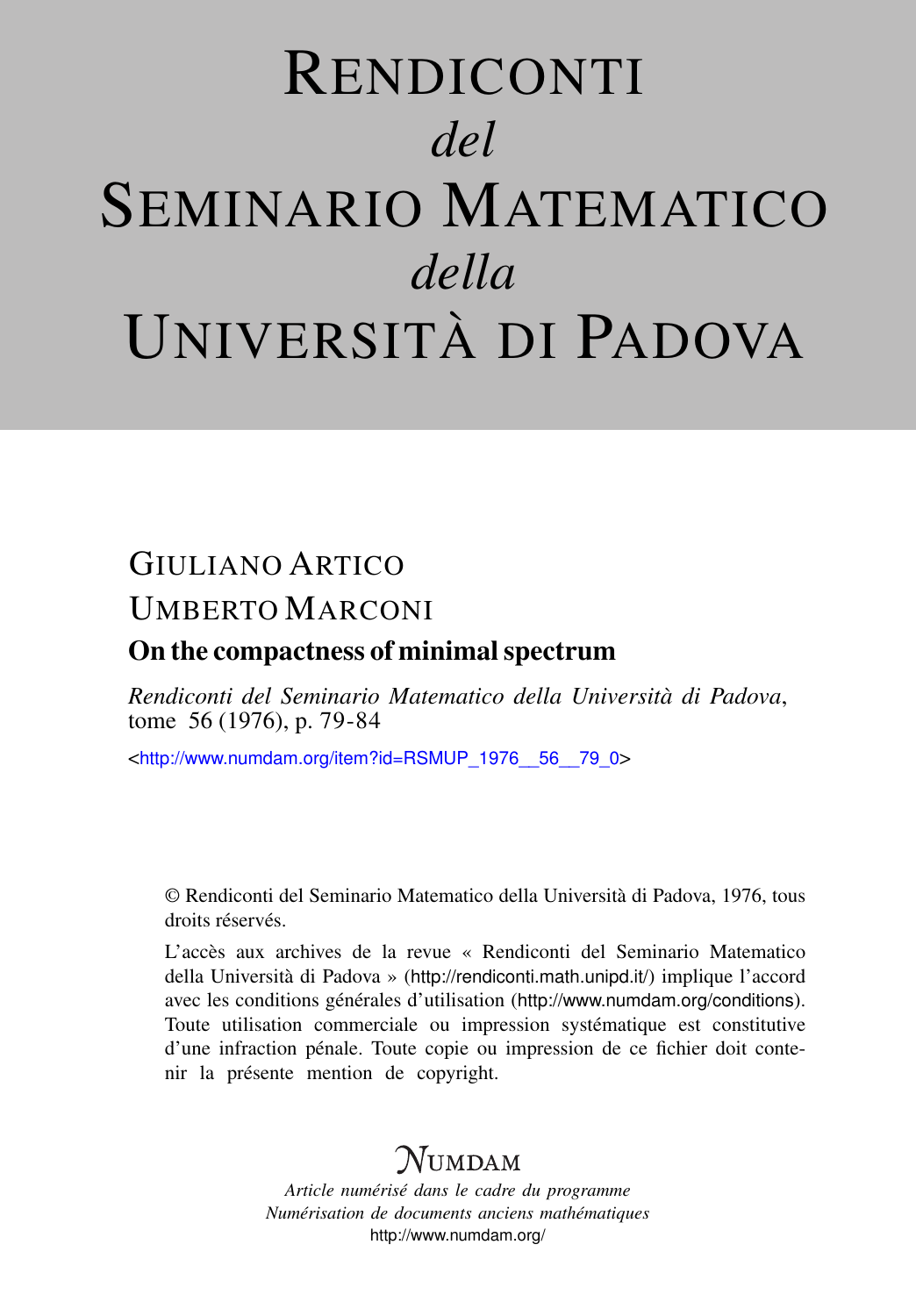REND. SEM. MAT. UNIV. PADOVA, Vol. 56 (1977)

### On the Compactness of Minimal Spectrum.

GIULIANO ARTICO - UMBERTO MARCONI (\*)

### 0. Introduction.

Let  $A$  be a commutative ring with 1; denote by  $Spec(A)$  the set of all prime ideals of  $A$  equipped with the hull-kernel topology, by  $Min(A)$  the subspace consisting of minimal prime ideals. Henriksen and Jerison [HJ] found some sufficient conditions for the compactness of  $Min(A)$ ; subsequently, Quentel [Q] discovered an equivalent condition. Here we give another characterization of the compactness of  $Min(A)$ , which seems to give more light to the topological situation; this characterization, among other things, allows us to show that the class of (weakly) Baer rings coincides with the class of rings such that: 1) their minimal spectrum is compact; and 2) every prime ideal contains a unique minimal prime ideal.

We shall always deal with rings without non-zero nilpotents; but of course all purely topological results are independent of this hypothesis.

1. All rings are commutative and with 1.  $Spec(A)$  denotes the set of prime ideals of A, equipped with the Zariski topology; i.e. Spec(A) has as a base of open sets the sets  $D(a) = \text{Spec}(A) - V(a) =$  $= {P \in \text{Spec}(A) : a \notin P}$ . Thus, the subspace  $\text{Min}(A)$  of minimal prime ideals has  $\{D^0(a) = D(a) \cap \text{Min}(A) : a \in A\}$  as a base of open sets. For the sake of simplicity, we assume that  $A$  is semiprime (that is, A has no non-zero nilpotents); however, it will be clear that all results

<sup>(\*)</sup> Indirizzo dell'A.: Istituto di Matematica Applicata, Università di Padova, Padova, Italy.

Lavoro eseguito nell'ambito dei Gruppi di Ricerca Matematica del C.N.R.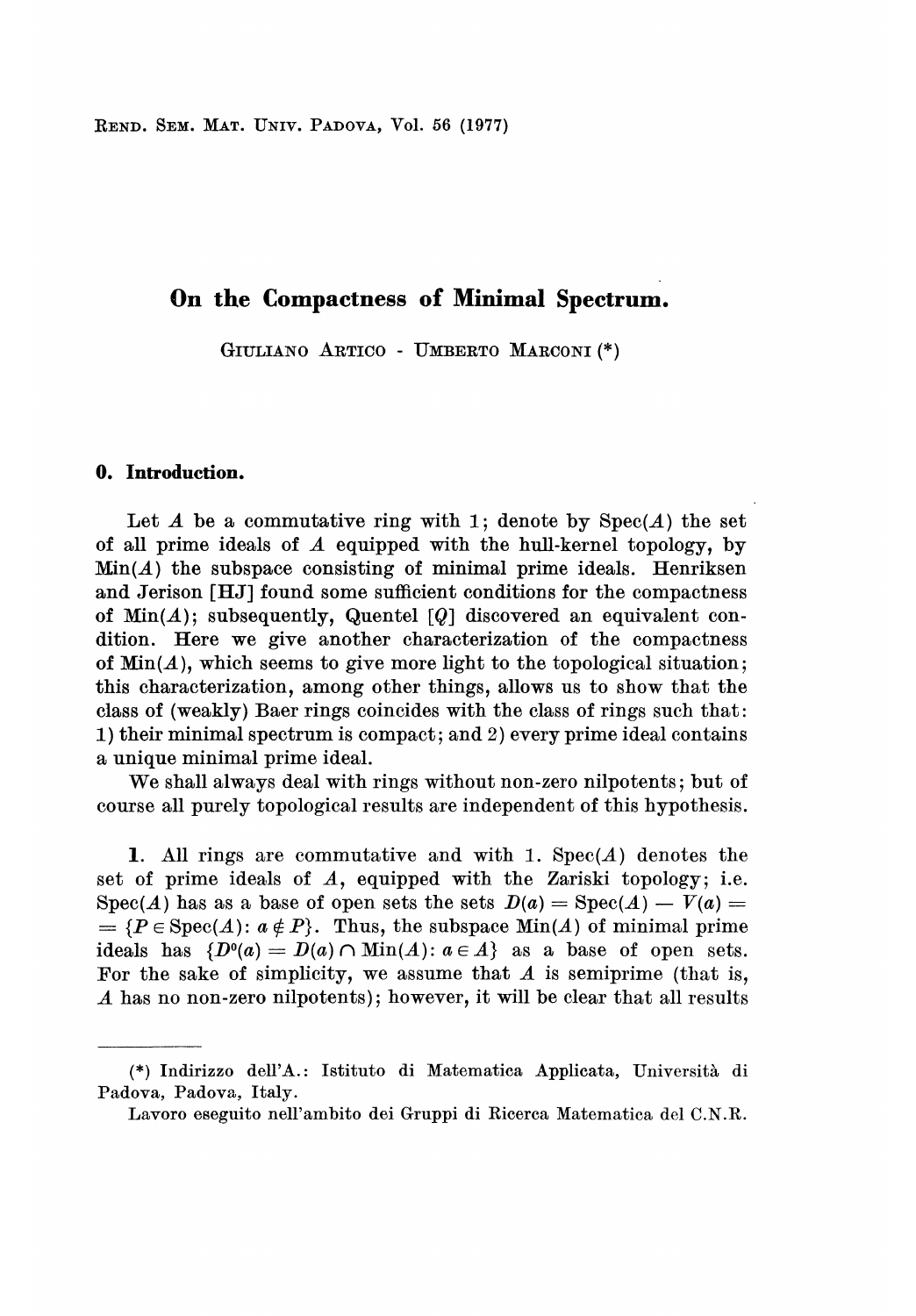obtained here hold in the general case, with some obvious modification (e.g., the nilradical of A in place of the zero ideal).

The sets  $D<sup>0</sup>(a)$  are clopen in Min(A); for, denoting by Ann(a) the annihilator of a, we have  $D^{0}(a) = Min(A) - V^{0}(a) = V^{0}(Ann(a))$ (if I is an ideal of A,  $V(I)$  is its hull in  $Spec(A)$ , and  $V^0(I) = V(I) \cap$  $\cap$  Min(A)), (see [HJ]). Thus Min(A) is a space with a clopen basis, and, being  $T_0$ , it is also a Hausdorff space.

LEMMA. Let  $A$  be a semiprime ring,  $P$  a prime ideal of  $A$ . The following are equivalent:

- i)  $P$  is a minimal prime.
- ii) For every  $a \in P$ ,  $\text{Ann}(a) \nsubseteq P$ .

iii) For every finitely generated ideal I contained in P,  $\text{Ann}(I) \not\subseteq P$ . Thus, if A is semiprime and I is finitely generated,  $\text{Ann}(I) = 0$  iff  $V^0(I) = \emptyset.$ 

**PROOF.** The equivalence of i) and ii) is proved in  $[HJ,1.1]$ . iii) implies ii): trivial, ii) implies iii): let  $a_1, ..., a_n \in P$  generate I; for each  $i = 1, ..., n$  choose  $b_i \in Ann(a_i) - P;$  then  $b = b_1 ... b_n \in$  $\in \text{Ann}(I) - P$ .

Plainly, iii) shows that no minimal prime ideal can contain a finitely generated ideal whose annihilator is zero; conversely, if I is finitely generated and  $\text{Ann}(I)$  contains a non-zero element b, then, since A is semiprime, there exist some minimal prime ideal which does not contain b; every such prime necessarily belongs to  $V^0(I)$ .

THEOREM. Let A be a semiprime ring. The following are equivalent:

1) The family of sets  $\{V^0(a): a \in A\}$  is a subbase for the topology of  $Min(A)$ .

2)  $Min(A)$  is a compact space.

3) For every element  $a \in A$ , there exists a finite number of elements  $a_1, ..., a_n \in A$  such that  $aa_i = 0$  for each  $i = 1, ..., n$  and  $\text{Ann}(a_1, ..., a_n, a) = 0.$ 

PROOF. 1) implies 2). By Alexander's subbase theorem it is enough to show that, if B is a subset of A such that  $\bigcap D^0(a) = \emptyset$ , then there exists a finite number of elements in B, say  $a_1, ..., a_n$  such that  $\bigcap_{i=1}^n D^0(a_i) = \emptyset$ . Let us observe that  $\bigcap_{a \in B} D^0(a)$  coincides with the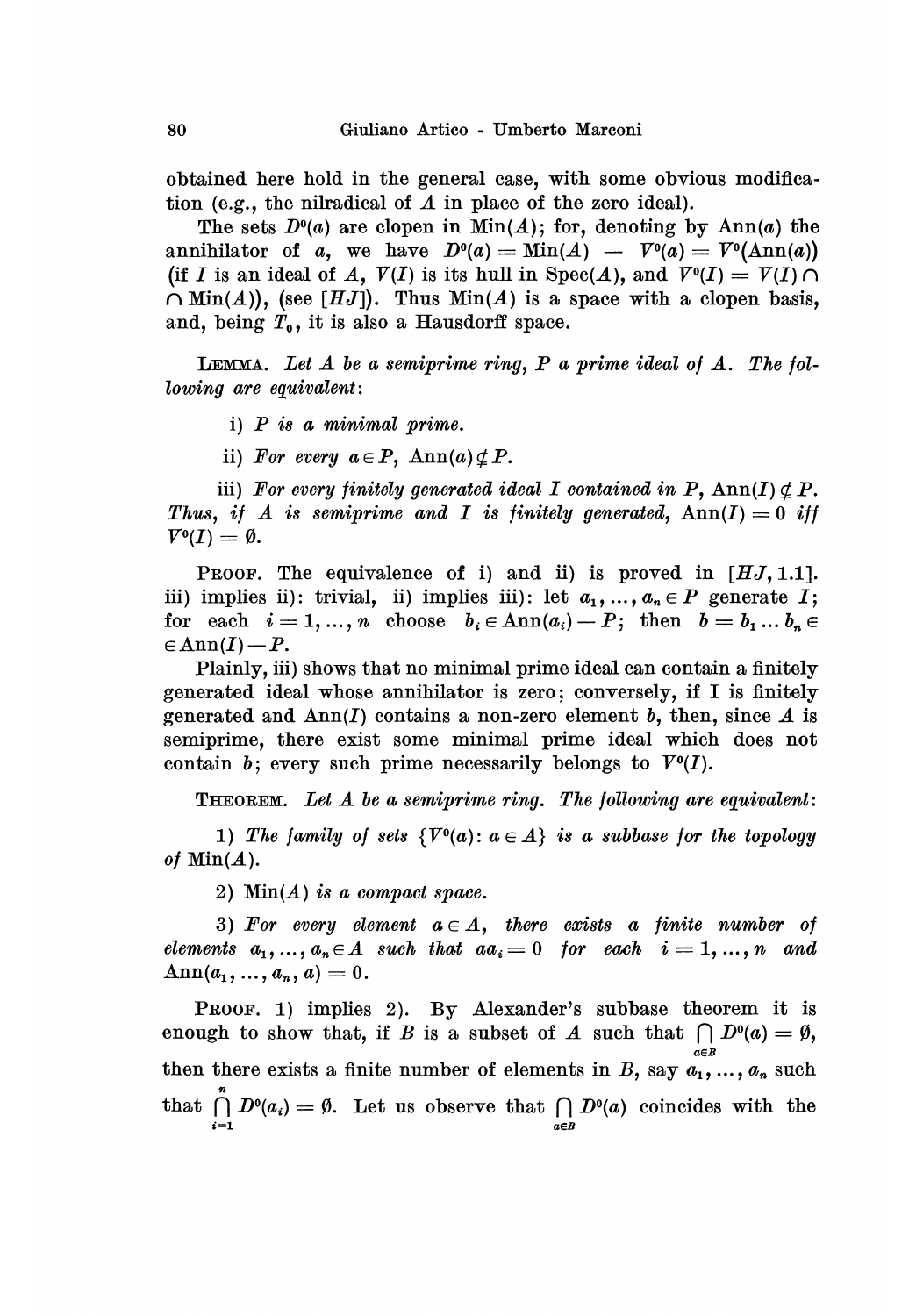set of minimal prime ideals disjoint from  $B$ . If  $S$  is the multiplicative set generated by  $B$ , a prime ideal doesn't meet S if and only if it doesn't meet B. Now, zero belongs to S for, otherwise, there would exist a prime ideal, and then a minimal prime one, disjoint from B. But if zero belongs to S, there exist  $a_1, ..., a_n \in B$  such that their product is zero, and so  $\bigcap_{i=1}^{n} D^{0}(a_{i}) = D^{0}(a_{1} ... a_{n}) = D^{0}(0) = \emptyset.$ 

2) implies 3). If  $Min(A)$  is a compact space, then  $V^0(a)$  is an open compact set, and therfore it is a finite union of basic open sets, that is  $V^0(a) = D^0(a_1) \cup ... \cup D^0(a_n)$ . Since  $D^0(a_i)$  is contained in  $V^0(a)$ for each  $i = 1, ..., n$ , every minimal prime ideal contains  $aa_i$ , and so  $aa_i = 0$  for each i. Moreover, the above relation implies that  $V^0(a_1, ..., a_n, a) = \emptyset$ ; by the Lemma,  $Ann(a_1, ..., a_n, a) = 0$ .

3) implies 1). Choose a basic open set  $D<sup>0</sup>(a)$ . Let  $a_1, ..., a_n$  be the elements given by 3). By the Lemma, the ideal  $I = (a_1, ..., a_n, a)$  is contained in no minimal prime; this implies that  $D^0(a) \supseteq V^0(a_1) \cap ... \cap I$  $\cap V^0(a_n)$ ; but since  $aa_i = 0$  for every  $i = 1, ..., n$ , equality actually holds.

REMARK 1. Condition 3) is due to Quentel  $[Q,$  Proposition 4].

REMARK 2. Condition 1) allows us to state Theorem 3.4 of [H.J] in the following way:

« The following conditions on a ring A without non zero nilpotents are equivalent:

a) Min(A) is compact and, for every  $x, y \in A$ , there exists  $z \in A$ such that  $\text{Ann}(x) \cap \text{Ann}(y) = \text{Ann}(z)$ .

b) The family of sets  $\{V^0(x): x \in A\}$  is a base for the open sets of  $Min(A)$ .

c) For each  $x \in A$  there exists  $x' \in A$  such that  $Ann(\text{Ann}(x')) =$  $=\text{Ann}(x)$ , is, thus, the assumption of compactness of Min(A) in condition b) is redundant.

Notice also that condition 3) of the Theorem may be written as follows:

3 bis) For each  $a \in A$  there exist  $a_1, ..., a_n$  such that  $\text{Ann}(a) = \text{Ann}(\text{Ann}(a_1, \ldots, a_n)),$ 

which thus appears as a weakening of condition  $c$ ) in the above theorem.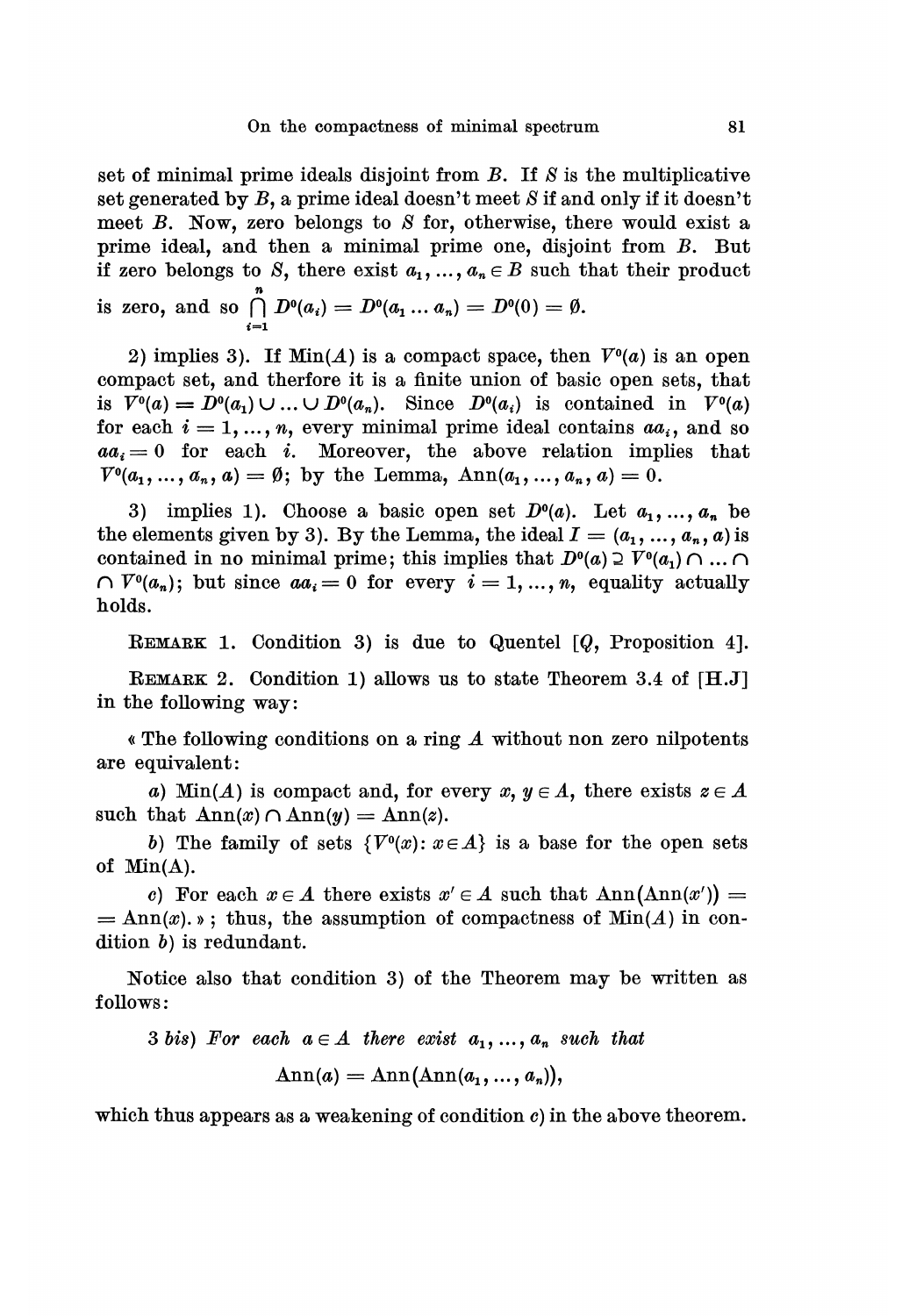2. In paper [K], Kist proves the equivalence of the following conditions:

a) There exists a continuous function of  $Spec(A)$  onto  $Min(A)$ which is the identity on  $Min(A)$ .

b) A is a Baer ring, that is the annihilator ideal of each element in A is generated by an idempotent.

This implies that, in a Baer ring, every prime ideal contains a unique minimal prime ideal and that  $Min(A)$  is compact. We shall prove that these two last conditions characterize the Baer rings. First, we need two Lemmas:

LEMMA  $\alpha$ . Let P be a prime ideal of A and let  $O_P$  be the intersection of the prime ideals contained in  $P$ . Then  $O_P$  coincides with the ideal of the elements of A whose annihilator is not contained in P.

(For a proof, one may look at [DMO, p. 460]).

LEMMA  $\beta$ . Let  $\Lambda$  be a semiprime ring. The following are equivalent:

- i) Every prime ideal contains a unique minimal prime ideal.
- ii) If a, b are elements of A such that  $ab = 0$ , then  $\text{Ann}(a)$  +  $+\text{Ann}(b) = A.$
- iii) For every  $a, b \in A$ ,  $\text{Ann}(a) + \text{Ann}(b) = \text{Ann}(ab)$ .

PROOF, i) implies ii). If i) holds, then for every maximal ideal  $M$ ,  $O_M$  is the unique minimal prime contained in M. If  $\text{Ann}(a) + \text{Ann}(b)$ is contained in M, then, since  $O_M$  is prime, either a or b belong to  $O_M$ : this is absurd for the characterization of  $O_M$  given in Lemma  $\alpha$ .

ii) implies iii). Of course  $\text{Ann}(a) + \text{Ann}(b)$  is contained in  $\text{Ann}(ab)$ . If x belongs to Ann(ab), then  $(xa)b = x(ab) = 0$  and so there exist  $y \in \text{Ann}(xa)$  and  $z \in \text{Ann}(b)$  such that  $1 = y + z$ , hence  $x = xy + xz$ , with  $xy \in \text{Ann}(a)$  and  $xz \in \text{Ann}(b)$ .

iii) implies i). If P is a prime ideal, let us see that  $O_P$  is prime, too. In fact, if ab belongs to  $O_P$ , there exists an element  $x \in Ann(ab)$ that doesn't belong to P. According to iii),  $x = y + z$ , with  $y \in Ann(a)$ and  $z \in \text{Ann}(b)$ ; hence either  $y \notin P$ , or  $z \notin P$ ; by Lemma  $\alpha$ , this is equivalent to  $a \in O_P$  or  $b \in O_P$ .

Now we can state the following theorem.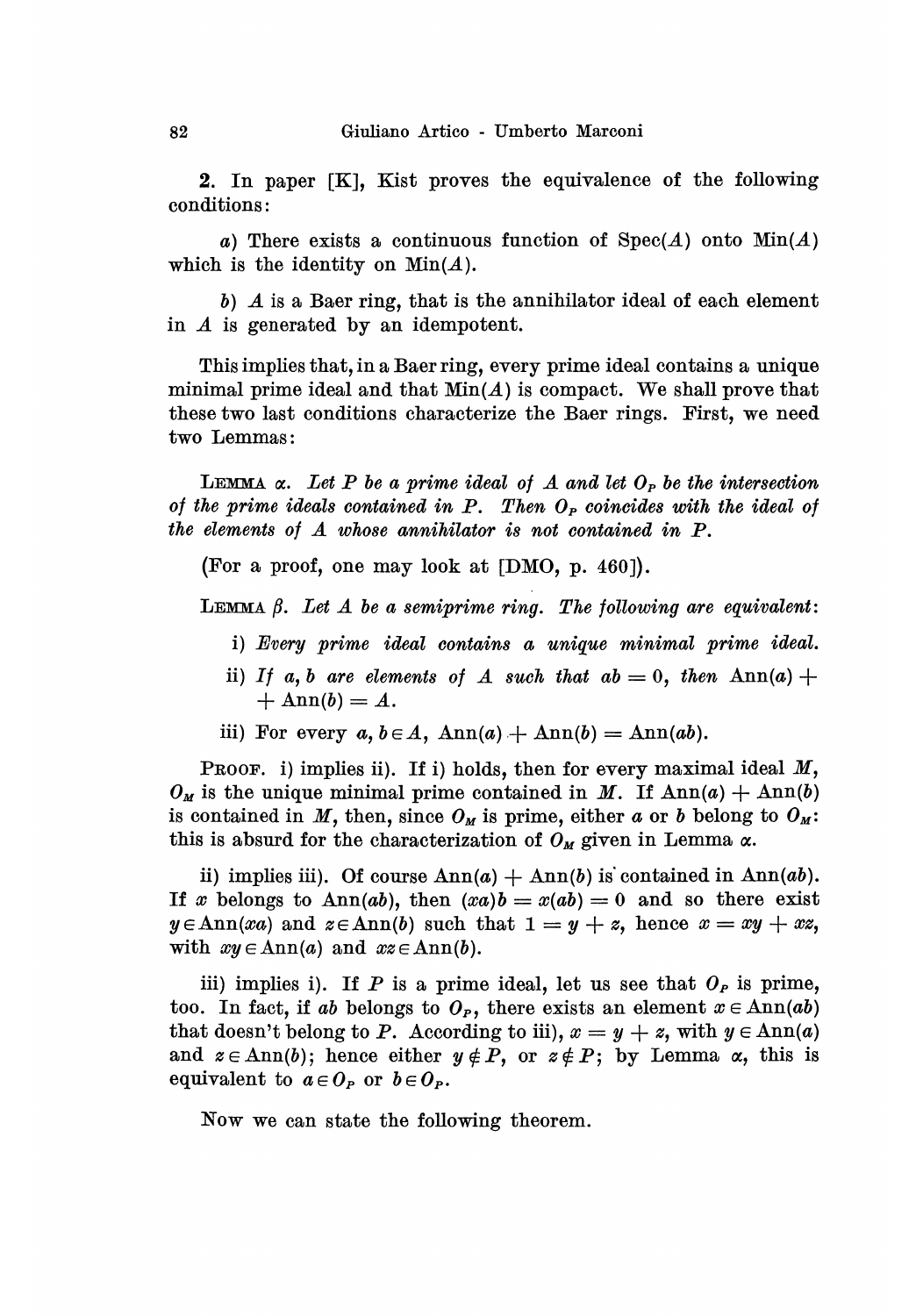#### On the compactness of minimal spectrum

THEOREM. Let  $A$  be a semiprime ring. The following are equivalent:

1)  $\Lambda$  is a Baer ring.

 $2)$  Every prime ideal contains a unique minimal prime ideal and  $Min(A)$  is a compact space.

3)  $\text{Min}(A)$  is a retract of  $\text{Spec}(A)$ , that is there exists a continuous function  $\varphi$  of  $Spec(A)$  onto  $Min(A)$  which is the identity on  $Min(A)$ .

PROOF. 1) implies 2). Trivially if A is a Baer ring, condition 3) of Theorem 1 is satisfied and then  $Min(A)$  is a compact space. Let us see that every prime ideal contains a unique minimal prime ideal, proving that condition ii) of Lemma  $\beta$  holds. Let a, b be elements such that  $ab = 0$  and let e, f be the idempotents which generate  $\text{Ann}(a)$ and Ann(b), respectively. Since  $b \in \text{Ann}(a) = (e)$ , there exists  $c \in A$ such that  $b = ce$ , hence  $be = ce^2 = ce = b$  and so  $(1-e)b = 0$ . Then  $(1-e) \in Ann(b) = (f)$ , so that  $Ann(a) + Ann(b) = (e) + (f) = A$ .

2) implies 3). Let  $\varphi$  be the map from Spec(A) to Min(A) defined by  $\varphi(P) = O_P$ . Since Min(A) is compact, to prove that  $\varphi$  is a continuous function it is enough to show that  $\varphi^{\leftarrow}[D^0(a)]$  is a closed set (Theorem 1). This is trivial because, from the characterization of  $O<sub>P</sub>$  given by the Lemma  $\alpha$ , we have  $\varphi^+[D^0(a)] = V(\text{Ann}(a)).$ 

3) implies 1). First we prove that, if  $Q$  is a minimal prime ideal contained in a prime ideal P, then Q is the image of P by the retraction  $\varphi$ . In fact  $P \in \text{clos}_{\text{Spec}(A)}(Q)$ , that is contained in  $\varphi^{\leftarrow}[\varphi(Q)]$ , so that  $\varphi(P) =$  $= \varphi(Q) = Q$ . Hence the retraction maps a prime ideal into the unique minimal prime ideal contained in it; therefore  $V(\text{Ann}(a)) = \varphi^{\text{th}}[D^0(a)]$ is a clopen set; then  $Ann(a)$  is a direct summand in  $A$ , because in a semiprime ring an ideal I is a direct summand if and only if  $V(I)$  is a clopen set.

REMARK 1. A Baer ring A is necessarily semiprime: assume  $x$ nilpotent, and let n be the smallest non negative integer such that  $x^n = 0$ . We want to show that  $n = 1$ , *i.e.*  $x = 0$ . For, otherwise, we have  $\text{Ann}(x) \subseteq \text{Ann}(x^{n-1})$ ; since A is Baer,  $\text{Ann}(x) = (e)$ ,  $\text{Ann}(x^{n-1}) =$  $= ( f ),$  with e, f idempotents; since  $x \in \text{Ann}(x^{n-1})$  then  $x = xf$ , which implies  $x^{n-1} = x^{n-1}f = 0$ , contraddicting the minimality of n.

REMARK 2. The ring  $A = K[x, y]/(xy)$ , where K is a field and x, y are indeterminates over  $K$ , is a ring whose minimal spectrum is compact, but it is not a Baer ring. A is a noetherian ring; then  $Min(A)$